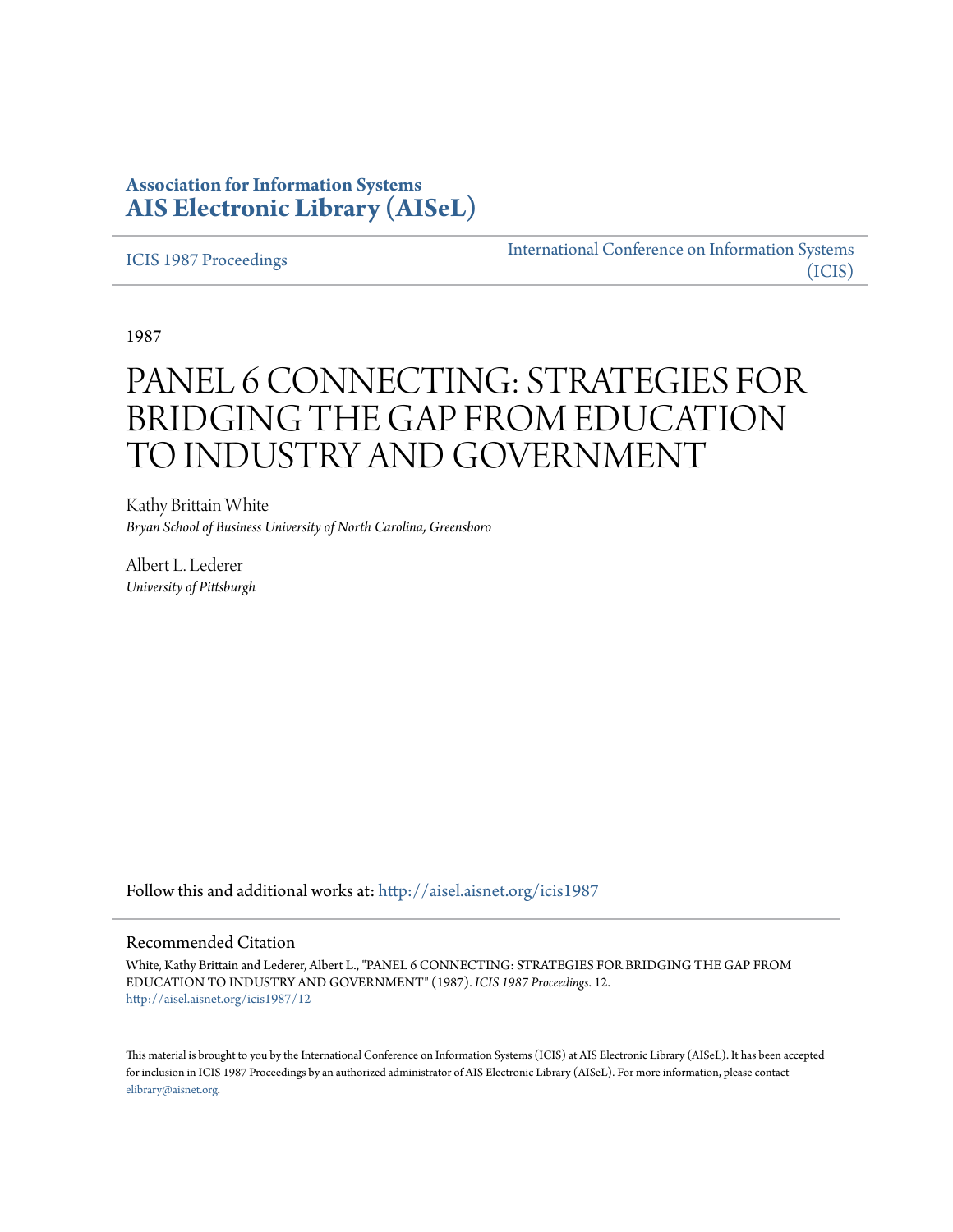## PANEL 6

## CONNECTING: STRATEGIES FOR BRIDGING THE GAP FROM EDUCATION TO INDUSTRY AND GOVERNMENT

Co-Chairs: Kathy Brittain White Bryan School of Business University of North Carolina, Greensboro

## Albert L. Lederer University of Pittsburgh

### Panelists: Robert I. Benjamin, Xerox Corporation Arie Y. Lewin, National Science Foundation and Duke University

Rapid changes in information technology create unique challenges for business schools and educators who must prepare the professionals of tomorrow. Many universities are strengthening their ties to industry and government in order to meet these challenges. In the information systems area, the potential for developing these ties is particularly great.

Information systems professors are taking action to realize this potential in many ways. They are seeking industry and government support for their research. They are developing student internships and class projects to augment the educational process. They are establishing curriculum advisory councils and student mentoring programs. They are encouraging practicing managers to teach university courses and are taking leaves of absence to work in industry.

These activities and linkages with industry and government have raised <sup>a</sup> number of controversial questions. Some examples, reflecting contrasting views, are:

- 1. Do ties with industry and government strengthen the mission of the university by expanding its view to practical issues or weaken the mission of the university by limiting its perspective to contemporary problems?
- 2. Do ties with industry and government reduce the role of the university to that of a trainer of techniques as currently demanded by industry and government or do these ties enable the university to cultivate students' general problem solving aptitudes and hence to educate in the broadest sense?
- 3. Do ties with industry and government limit academic freedom or expand academic awareness?
- 4. Do ties with industry generate such extensive consulting rewards that university professors forsake their traditional role as impartial researchers or do these ties provide broad business knowledge enhancing academic credibility?

These and similar questions might be summarized with the following: How can the university strengthen its ties to industry and government and reap the benefits of such ties without compromising its traditional values?

 $\mathbb{Z}^3$